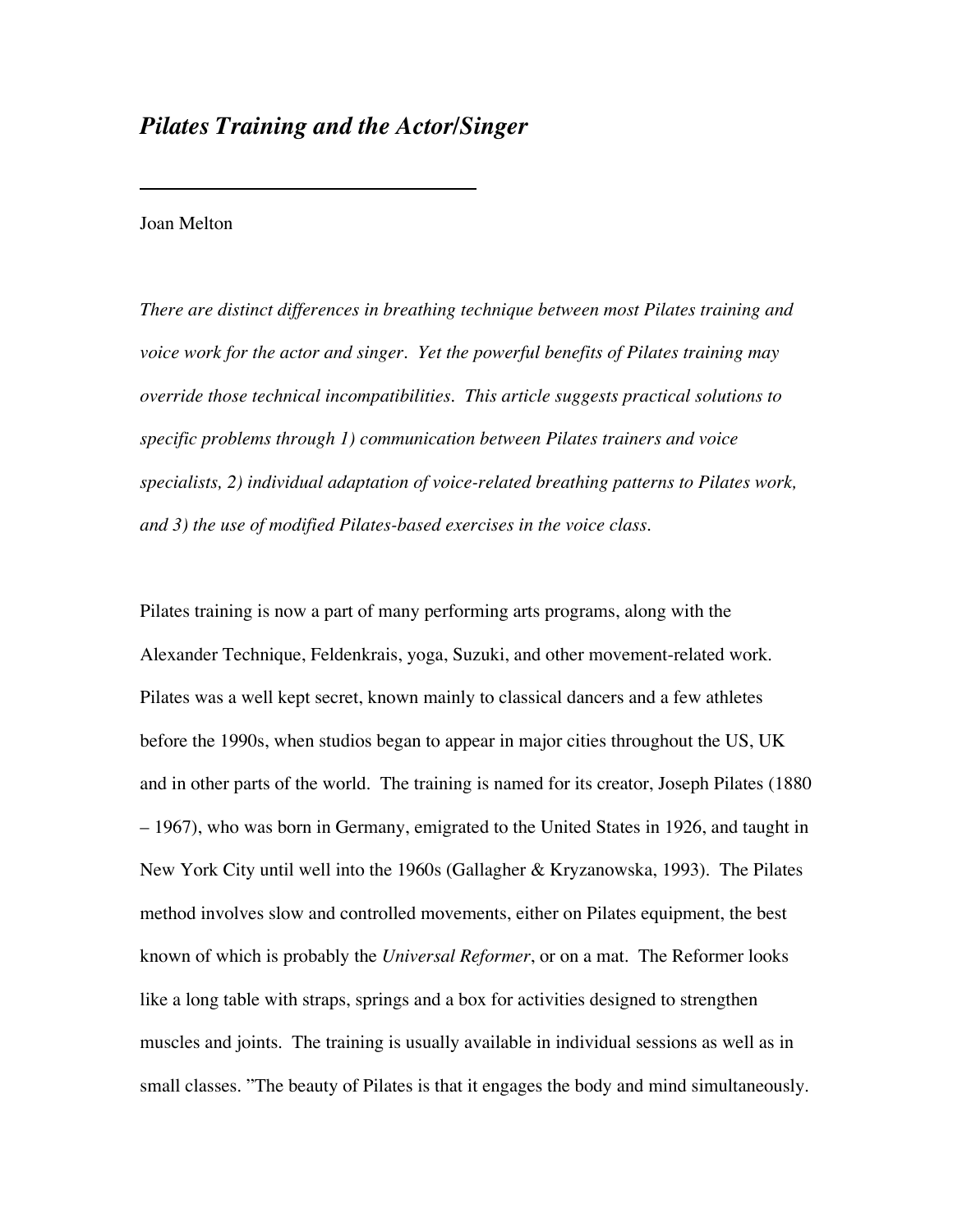The actions, which are gentle and flowing, promote excellent tone, sleekness and grace" (Ackland, 1998). Approaches vary from one part of the world to another and can range from calisthenics-like multiple repetitions, to individualized programs for specific concerns.

My first awareness of Pilates training came during a visit to Gastown Actors Studio (GAS), in Vancouver, Canada, in the winter of 1995. Although I did not observe a Pilates class at GAS, I was intrigued by the enthusiasm with which the training was described. It was four years later before I had the opportunity to do a three-week intensive with an excellent Pilates teacher in San Luis Obispo, California. I was an immediate convert and continued to train with the head of a dance program near my own campus. I have found that Pilates has a strong appeal to me personally and it has obvious applicability to my teaching of voice and movement to actors and singers.

When Pilates is taught as a separate course in a performing arts curriculum, communication among voice and movement specialists can be a critical factor in the success of the program. Movement and voice need to be related and integrated for the student; otherwise confusion reigns and benefits dissipate. Students hesitate to contradict their teachers; yet teachers will seem to contradict one another unless technical differences and appropriate modifications have been discussed in advance. Integration can be brilliantly facilitated by the use of movement-based exercises in the voice class, and there is outstanding precedent for such integration: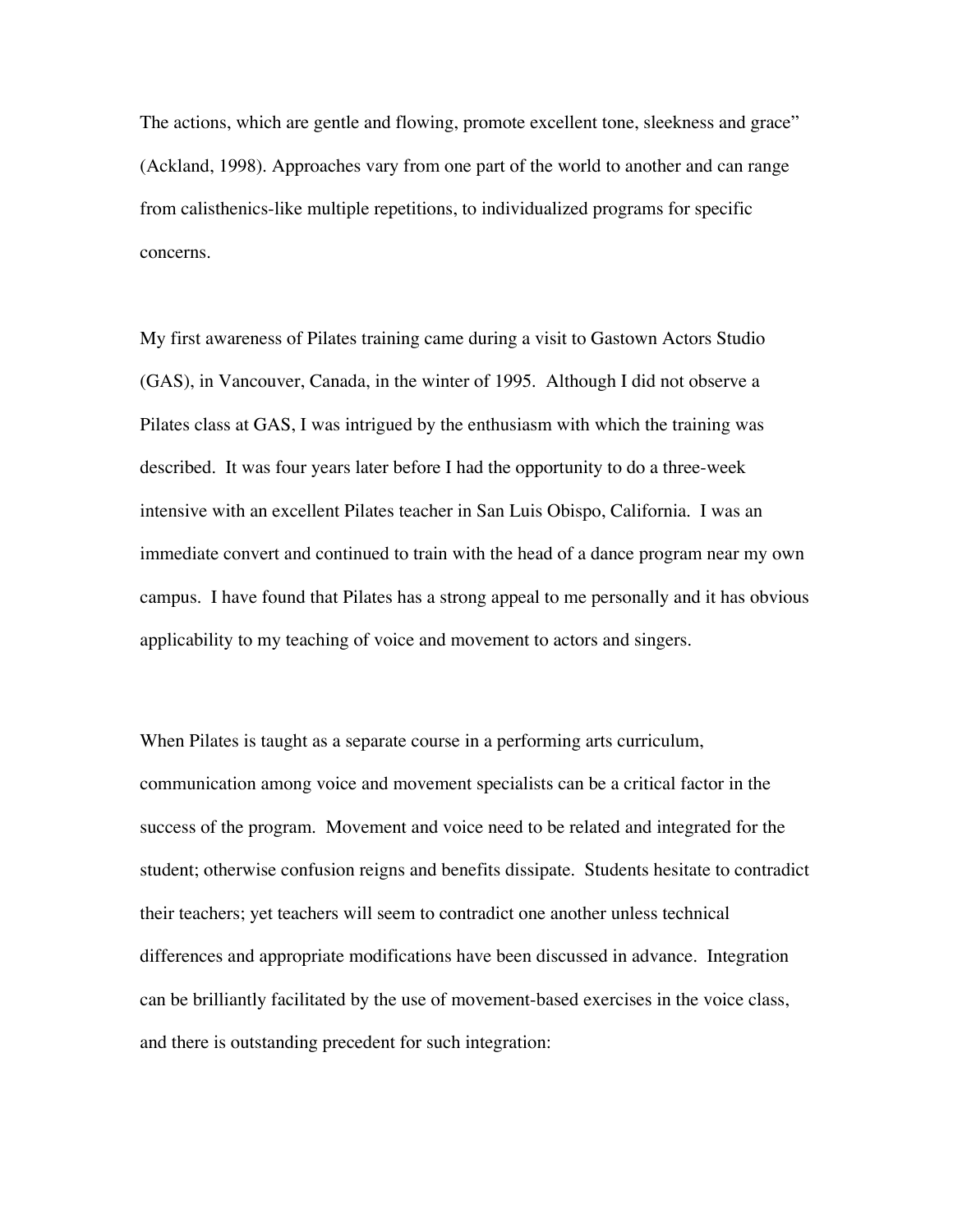The Fitzmaurice approach to theatre voice uses modified yoga postures to wonderful effect in deepening the breath and opening both resonance and emotional response. In an excellent article for the *Voice & Speech Review*, 2000, Ruth Rootberg describes her application of Laban/Bartenieff principles to a Linklater vocal warm-up. Tadashi Suzuki's challenging physical work incorporates voice and has direct application to the theatre voice class. The Alexander Technique has a unique place in the training of all performers, and singers especially benefit from the gentle physical efficiency of this work.

Pilates training can enhance the study of anatomy and physiology and supports the actor/singer's work on alignment, balance and centering. Perceived conflicts emerge, however, as we look for consistency among physical "truths," especially in the sensitive and critical area of breathing. Integral to Pilates movement is a type of breathing that seems alien to good voice use. Pilates teachers often demonstrate and encourage an audible inhalation and forced and audible exhalation. Breathing is centered in the chest, with no abdominal release, and anterior expansion of the lower ribs is strongly discouraged. As singers and actors, we have learned a very different physicality, and our use of breath is intimate to our craft.

In her classic text, *Dynamics of the Singing Voice* (Springer-Verlag, 1982), Meribeth Bunch says, "During inspiration the lungs expand by means of enlargement of every dimension of the thorax . . ." and from *A Handbook of the Singing Voice* (Bunch, 2000):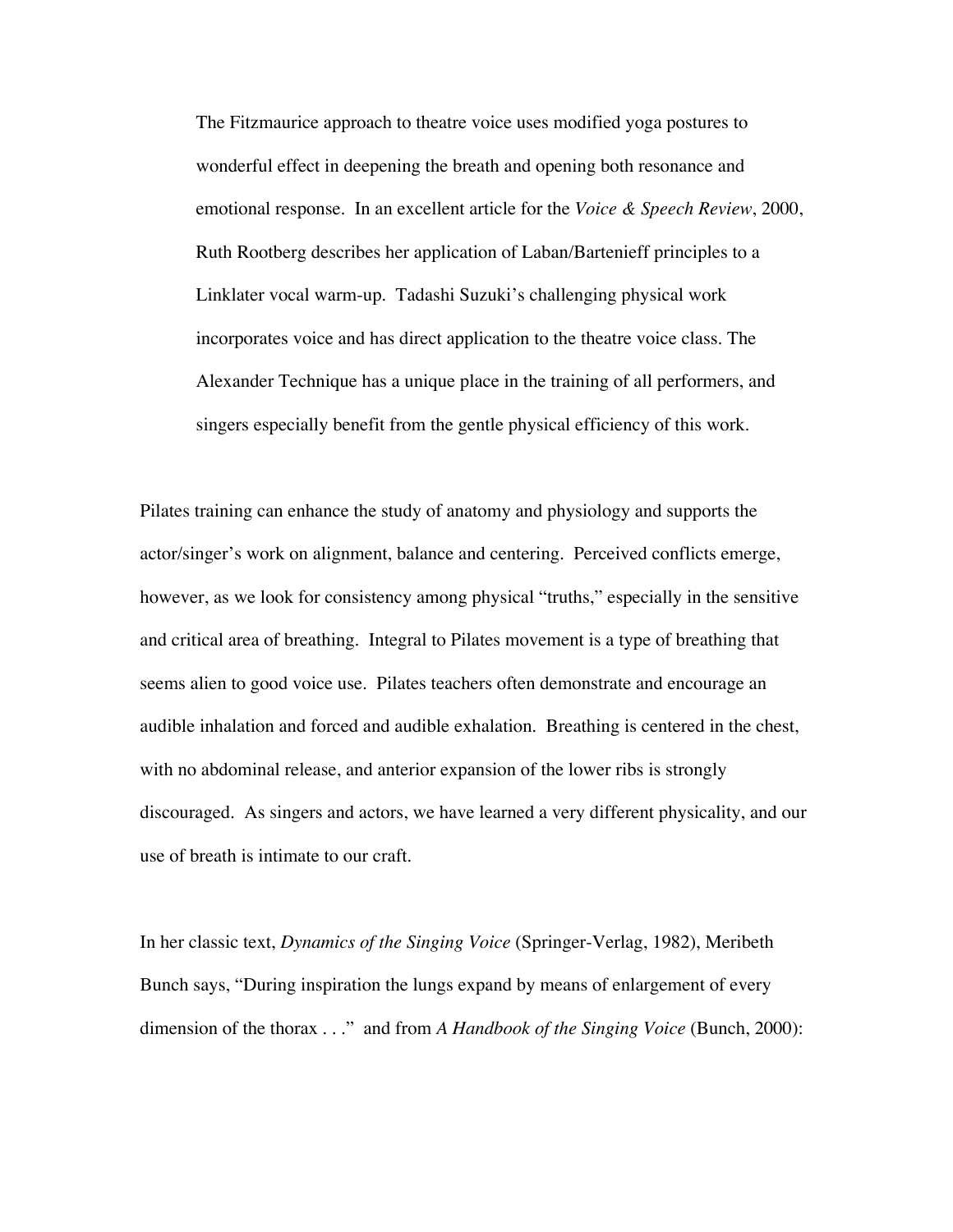The breath is silent rather than gasping or gulped and full movement of the diaphragm and the back portion of the lower ribs is possible . . . Raising the shoulders to inhale and pushing them down to exhale [is a common problem]. This usually occurs because there is no movement in the lower back and abdomen.

Pilates training opens the back portion of the ribs and develops awareness and strength in that part of the body. At the same time, it permits little movement in the abdomen.

## Also from *Dynamics of the Singing Voice*:

Dancers must keep the abdominal muscles contracted for support of the vertebral column, therefore their breathing pattern results in movement of the upper abdomen and lateral movement of the ribs with little movement of the lower abdomen.

Lateral movement of the ribs is often new to singers and, therefore, an added benefit of Pilates training. Actors, on the other hand, experience lateral breathing as they learn to work with as little rigidity as possible so that the whole torso is free to respond to impulse, action, imagination and characterization.

For both actors and singers, a high sternum, is ideal for vocal production. When the sternum is high, the anterior portion of the lower ribs and cartilage is free to expand. When, as in Pilates training, the ribs are tucked, or closed, the sternum cannot be high and the singer/actor feels restricted. The height of the sternum not only affects the performer's breathing and vocal sound, but also changes the position of the shoulders,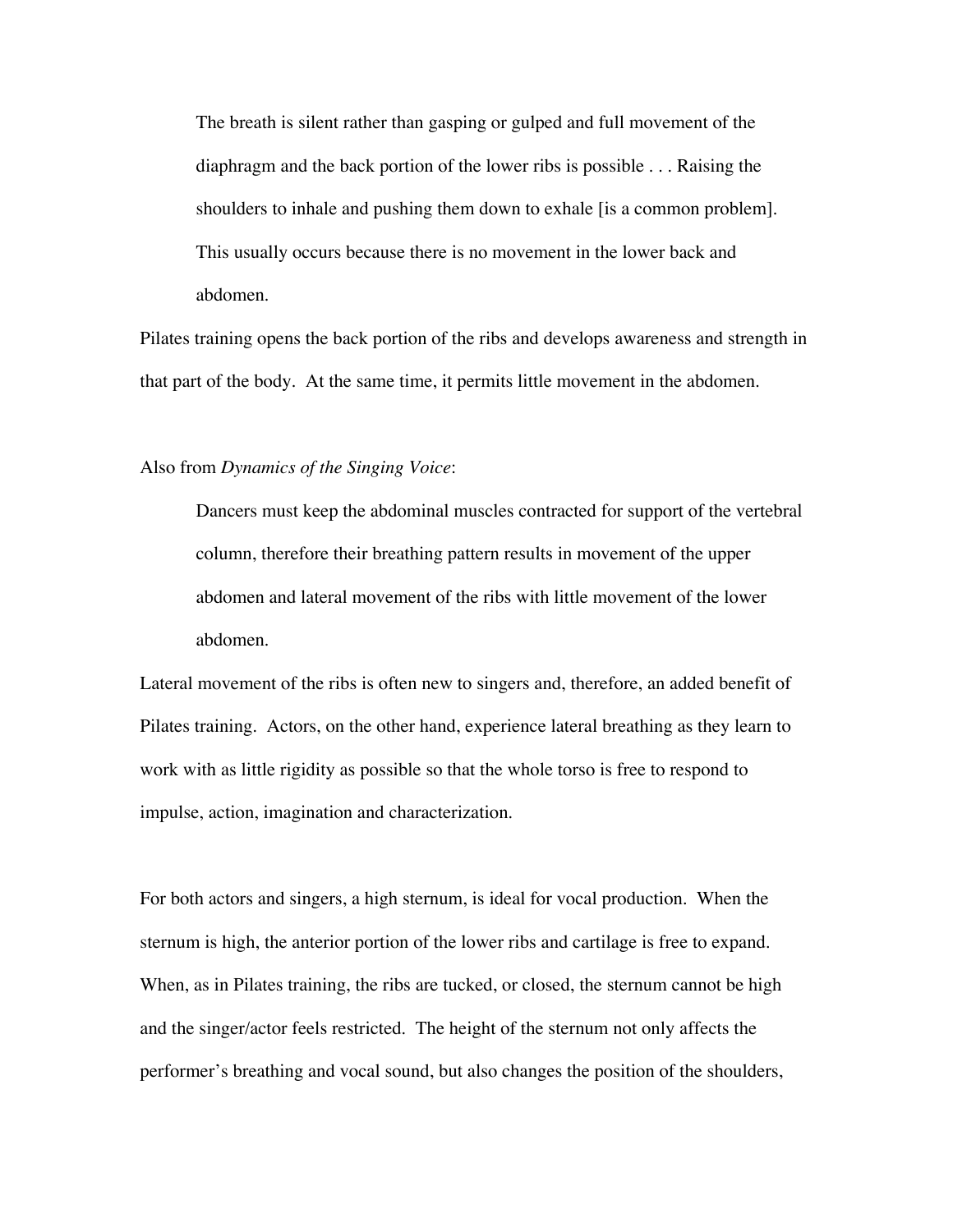which round slightly when the sternum is lowered, thus diminishing the performer's apparent confidence and openness.

The Pilates method of breathing is described as the "cleansing breath," in that it "emphasizes the importance of keeping the blood-stream pure . . . [with] full forced exhalations followed by a complete inflation of the lungs" (Gallagher & Kryzanowska, 1993) so as to oxygenate the blood and eliminate noxious gases. Another explanation of the audibility in the method is that it is a technique used to make people aware of their breathing (Noble, 2001). Although these are valid perspectives, they reflect a world of movement without sound. Dancers seldom speak or sing as they move, except in musical theatre, and a major problem for dancers who study singing is the physical conflicts they encounter around breathing.

A young Pilates teacher came to me recently as a student. She is a dancer and a member of an excellent professional company, as well as a talented actress who was advised to study voice because she was straining and going up in pitch when she had to speak loudly. After a bit of discussion about alignment and breathing I worked with her on a mat using basic Fitzmaurice Destructuring positions. These are modified yoga postures which open the entire torso to breathing in a very unstructured way and which make it virtually impossible not to let go of abdominal holding. In our initial conversation I had observed a thin voice that lacked richness and color. With the work on the mat the voice changed immediately and she was amazed at the depth, power and fullness of her sound.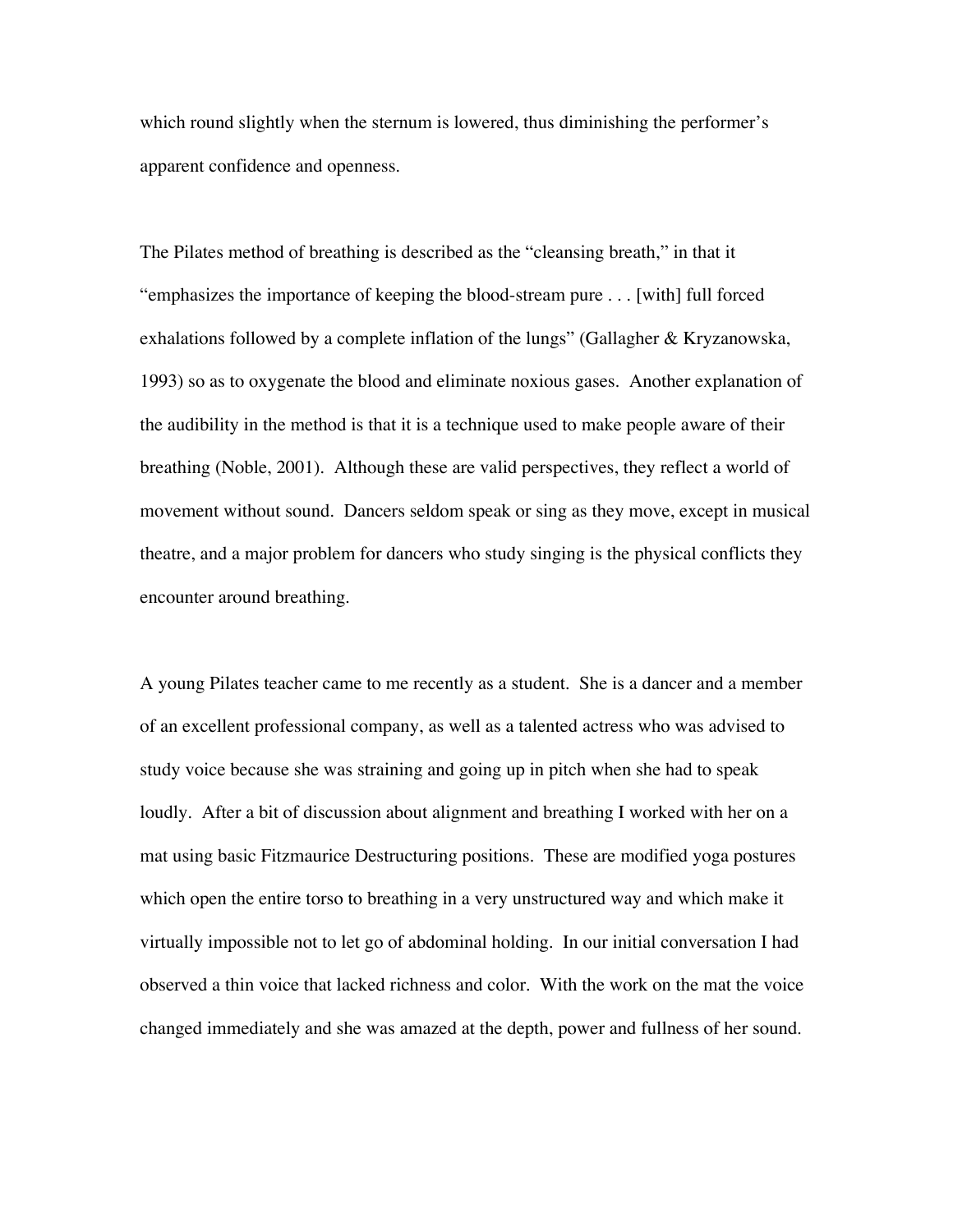In order to access and develop the actor's vocal potential and range the abdominal muscles must be freed and the ribs uncensored.

My personal solution to the breathing conflict in Pilates training is to release the abdominal muscles more or less, depending on the exercise, and inhale silently. I believe we can adapt singer friendly breathing patterns to the smooth, controlled nature of Pilates movements without losing the tone, sleekness and grace that are the trademarks of a Pilates practitioner. Even with closed ribs, the breathing can be deep, if not full, and many Pilates movements offer ample opportunity for creative breathing!

When Pilates principles are taught as part of the voice or voice/movement class, they serve to connect and support other aspects of the work. For example, in actor training, we speak of working from center, or from a place of balance. Eli Simon, Head of Acting at the University of California, Irvine, calls it a "ready position." In the context of readiness, or the actor/singer's "neutral," I find Pilates to be particularly useful. We want the actor to understand her/his own body as thoroughly as possible, to be aware of habitual use and able to let go of that use when it is not efficient. We're looking for a clean slate, physically and vocally, so that the freedom to do "anything," in terms of character and style, can come out of the physical efficiency of that neutral.

The Pilates concept of the neutral pelvis is especially applicable to readiness. Finding that position of the spine, lying down, sitting or standing, in which we maintain the natural curve at the waist, neither arching nor tucking the pelvis, makes for safe and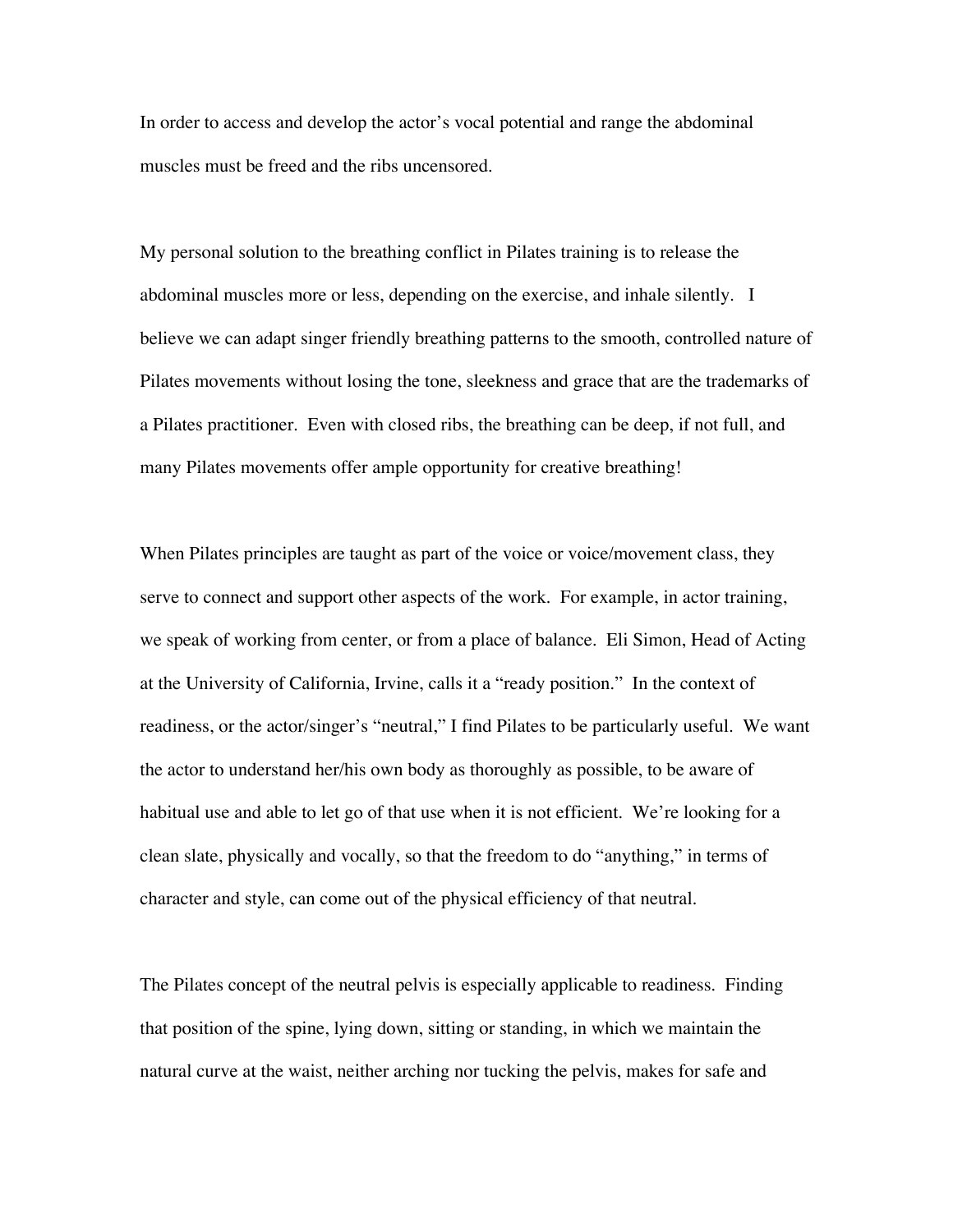efficient use of the body and releases abdominal holding that can inhibit the freedom to breathe deeply. One quick way to help students find a ready position is to ask them to stand with their feet parallel and rise to their toes *by lifting from the pelvic floor* (Shanley*,* 1999*).* They should focus on a low physical center and come down gently without rocking back to their heels. Even in a sitting position, lifting the pelvic floor does wonders for the actor's balance and alignment, and the energy in a room can change immediately with the simple instruction, "Think of lifting the pelvic floor."

There are other Pilates-based exercises that relate directly to opening the breath and releasing the body to speak and sing. For example, side stretches done on the Reformer or in the course of a mat class can open the rib area laterally and contribute to flexibility in a part of the body we often hold rigid. Upper body exercises also teach excellent use of muscles beneath the shoulder blades, thus releasing the trapezius and freeing the head, neck and shoulders for vocal production. One of my favorite Pilates-based exercises for vocalizing playfully and doing a variety of text, is the often photographed V shape, in which the performer balances on the buttocks and makes a V with the legs and torso. To facilitate speaking or singing, hold the feet or ankles with the hands and maintain an elegant, elongated spine. It's an exhilarating exercise to do near the end of a warm-up!

At acting and voice juries we frequently hear the comment: "S/he's acting from the neck up," or "S/he's singing from the neck up." Translated: the voice seems disconnected from the body, both in sound and in its relation to the character. Pilates and other movement techniques can help us connect the voice to the body, and as we produce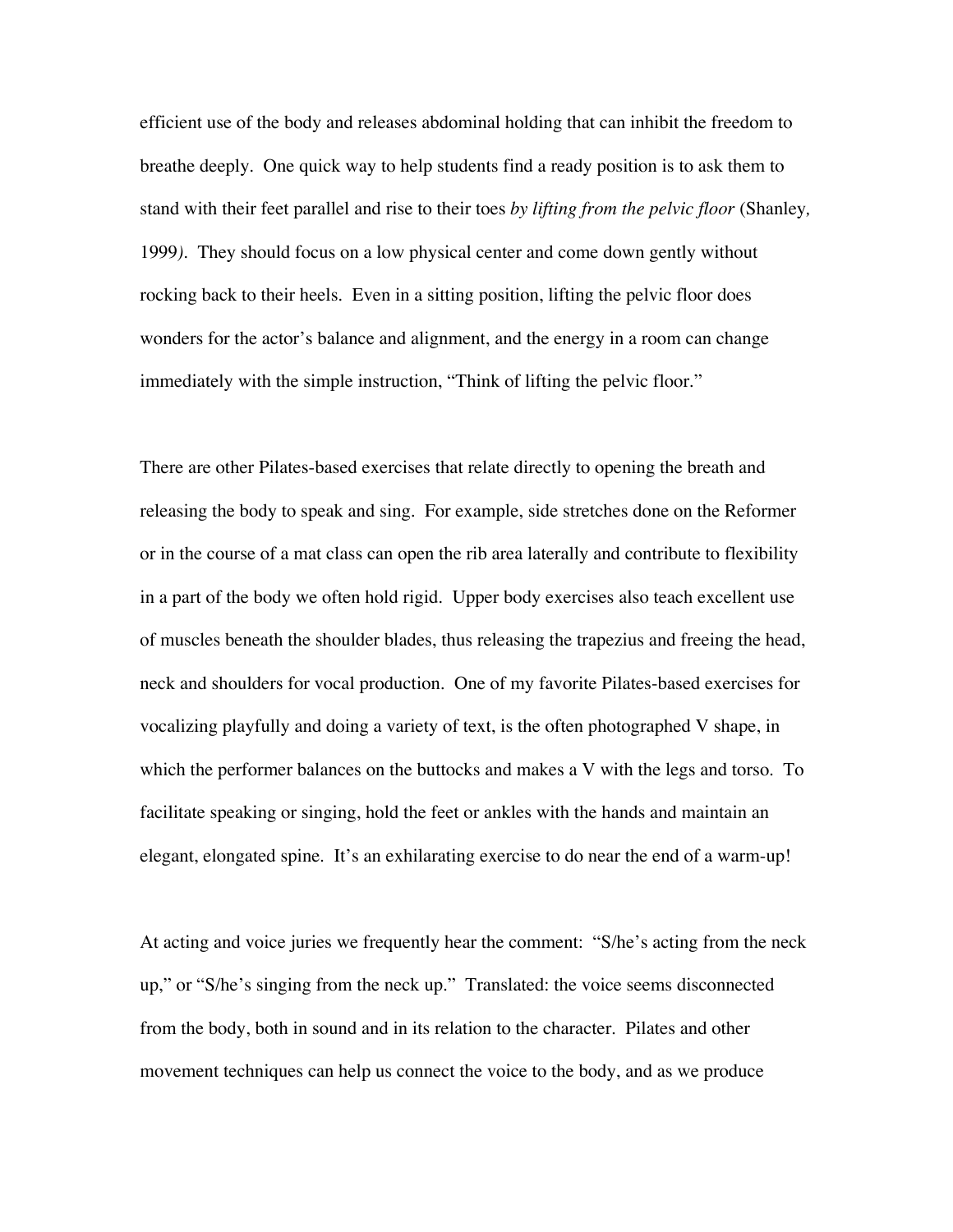sound through movement, we tap into emotions that we might never experience otherwise. Thus we begin to act and sing with the whole person, and our performances become infinitely more interesting. I do not suggest that we must move in order to sing or speak well, rather that the experience of integrating voice and movement can take us to a different level of awareness and performance energy, even when we are still.

*The perceived conflicts between Pilates and voice training must be dealt with if actors and singers are to incorporate this technique into their collection of developmental tools. 1) Communication among specialists, 2) individual adaptation of modified breathing patterns in the Pilates class, and 3) use of Pilates-based work in the voice class may be key elements in the resolution of those conflicts. When we use movement and dance work in the context of voice training, we seldom transplant it whole; rather we adapt and embrace what is applicable and compatible. Pilates teaches us to use our bodies with greater efficiency, as we become aware of isolating actions and learn to move in a smooth and confident manner. Self knowledge and work on the self, I believe, is the domain of Pilates training, so in addition to the sleek, toned body that results, Pilates can assist our growth as artists as we become freer to express through an ever more beautiful and efficient instrument.*

## **References**

Ackland, L. *15-Minute Pilates* (London: HarperCollins, 1998). Bunch, M. *A Handbook of the Singing Voice* (London: Meribeth Bunch, 2000), 21. Bunch, M. *Dynamics of the Singing Voice* (Wien: Springer-Verlang, 1982), 25-32.